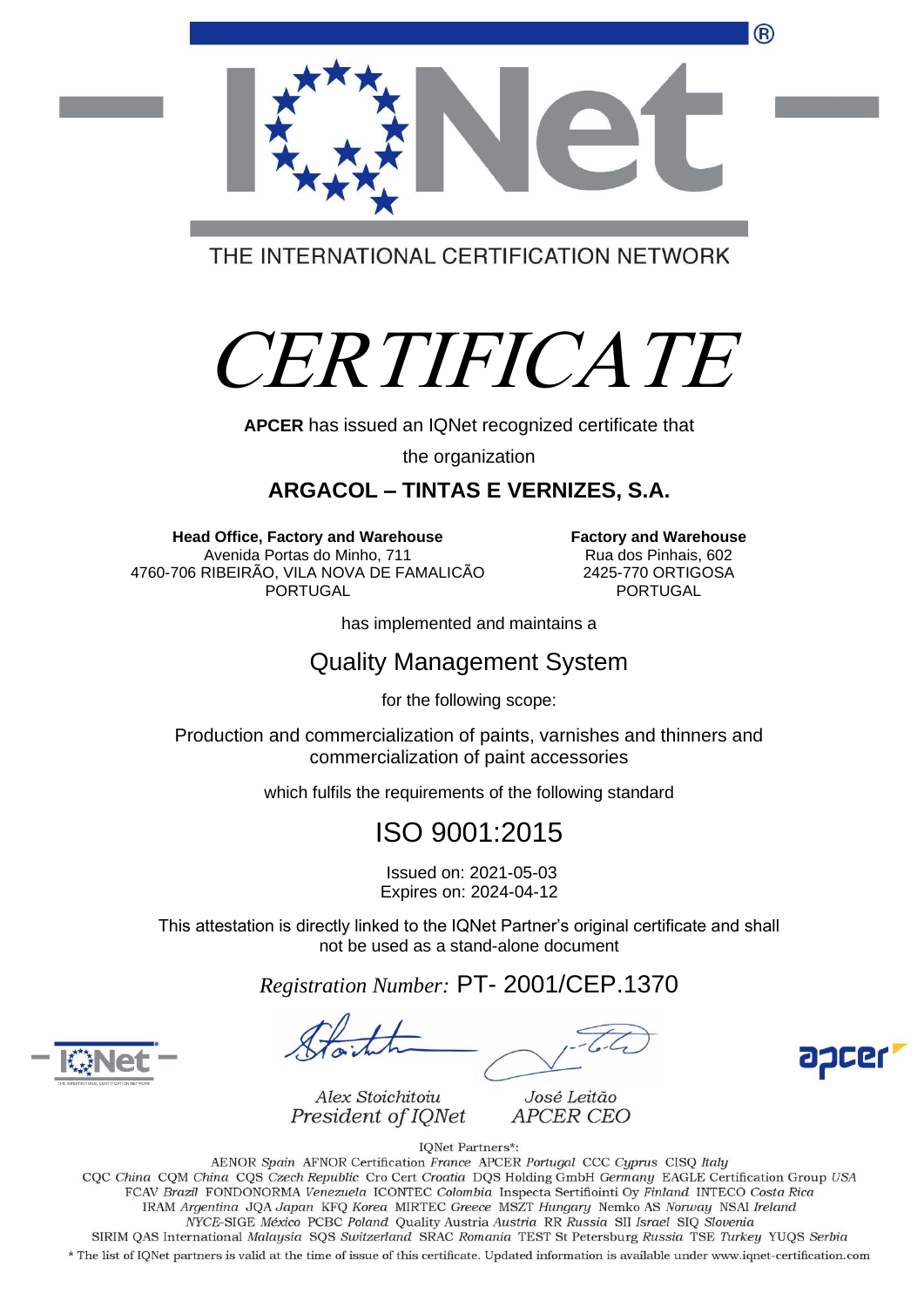



NÚMERO **2001/CEP.1370** *Number*

**O Sistema de Gestão da Qualidade da**

*The Quality Management System of*

#### **ARGACOL – TINTAS E VERNIZES, S.A.**

**Sede, Fábrica e Armazém** *Head Office, Factory and Warehouse* Avenida Portas do Minho, 711 4760-706 RIBEIRÃO, VILA NOVA DE FAMALICÃO PORTUGAL

**Fábrica e Armazém** *Factory and Warehouse* Rua dos Pinhais, 602 2425-770 ORTIGOSA PORTUGAL

implementado na produção e comercialização de tintas, vernizes e diluentes e comercialização de acessórios de pintura, cumpre os requisitos da norma *implemented in the production and commercialization of paints, varnishes and thinners and commercialization of paint accessories, meets the requirements of the standard*

#### **NP EN ISO 9001:2015**





Emitido em 2021-05-03 *Date of issue* Válido até 2024-04-12 *Valid until*



APCER – Associação Portuguesa de Certificação o'Porto Bessa Leite Complex | Rua António Bessa Leite, 1430 - 1º Esq. 4150-074 Porto www.apcergroup.com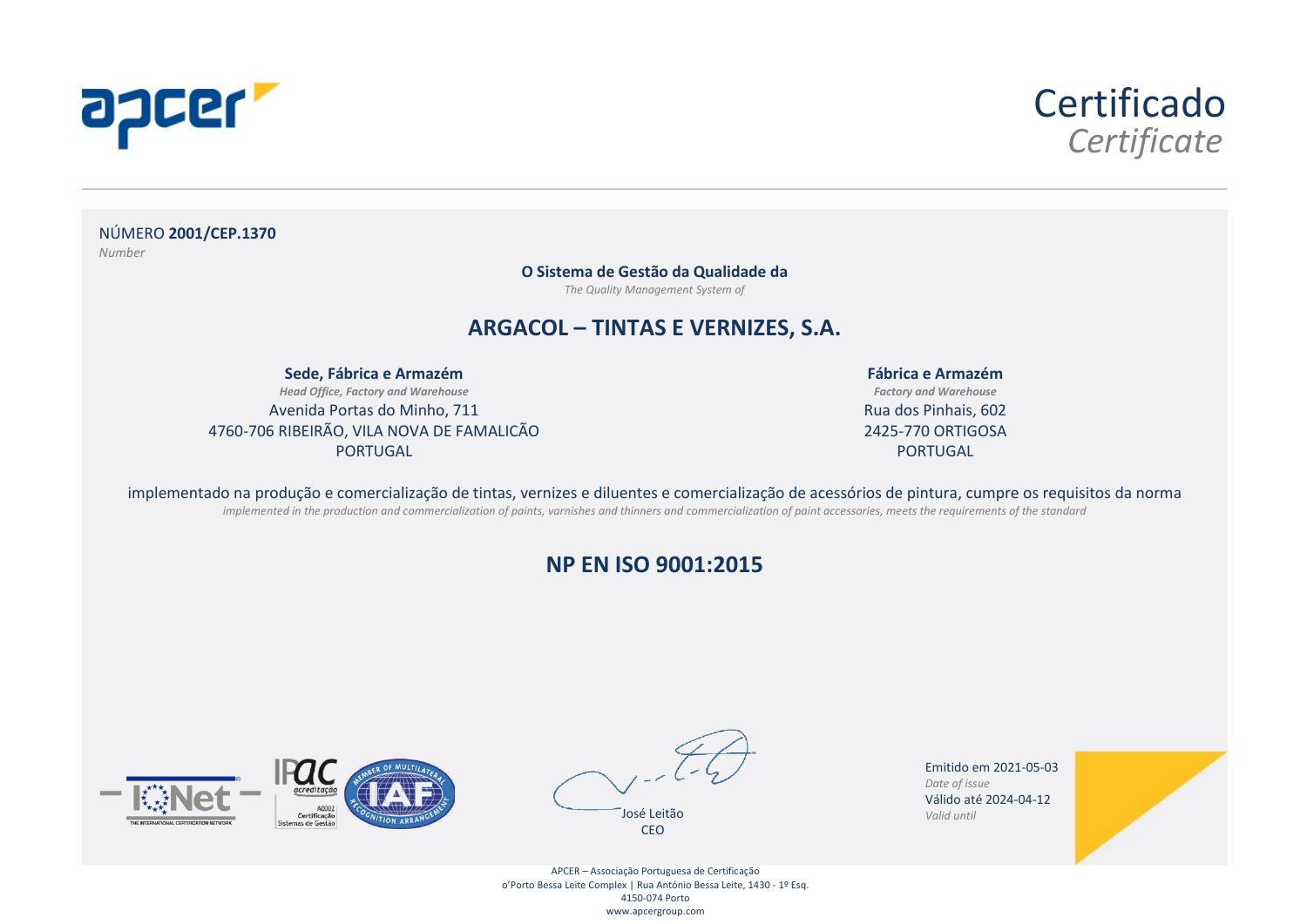

NÚMERO **0866-CPR-2016/CE.0220** *Number*

#### **Controlo de Produção em Fábrica**

*Factory Production Control*

#### **Adjuvantes e Produtos para Proteção e Reparação de Betão**

*Adjuvants and Products for the protection and repairs of concrete structures*

Regulamento (UE) Nº 305/2011 do Parlamento Europeu e do Conselho de 9 de março de 2011 (Regulamento Produtos de Construção – RPC)

*Regulation (EU) Nr. 305/2011 of the European Parliament and of the Council of 9 March 2011 (Construction Products Regulation – CPR)*

#### **ARGACOL - TINTAS E VERNIZES, S.A.**

**Sede |** *Head Office* Avenida Portas do Minho, 711 4760-706 RIBEIRÃO, VILA NOVA DE FAMALICÃO PORTUGAL

nos locais em anexo | *at the places in annex*

Este certificado atesta que todas as disposições relativas à avaliação e verificação da regularidade do desempenho descritas no Anexo ZA das normas

*This certificate attests that all provisions concerning the assessment and verification of constancy of performance described in Annex ZA of the standards*

#### **EN 1504-2:2004**

de acordo com o sistema 2+ foram consideradas e que o controlo da produção em fábrica cumpre os requisitos acima referidos.

*under system 2+ are applied and that the factory production control fulfills all the prescribed requirements set out above.*

Este certificado foi emitido pela primeira vez em 2016-06-06 e mantém-se válido desde que os métodos de ensaio e/ou os requisitos de controlo da produção em fábrica definidos na norma harmonizada, utilizados na avaliação do desempenho das características declaradas não se alterem e o produto e as condições de fabrico não sejam alterados significativamente.

This certificate was first issued on 2007-07-04 and will remain valid as long as the test methods and/or factory production control requirements included in the harmonised standard, used<br>to assess the performance of the de

Porto, 03-05-2021



APCER – Associação Portuguesa de Certificação o'Porto Bessa Leite Complex | Rua António Bessa Leite, 1430 - 1º Esq. 4150-074 Porto www.apcergroup.com

1|3

**Certificado** 

*Certificate*

José Leitão **CEO**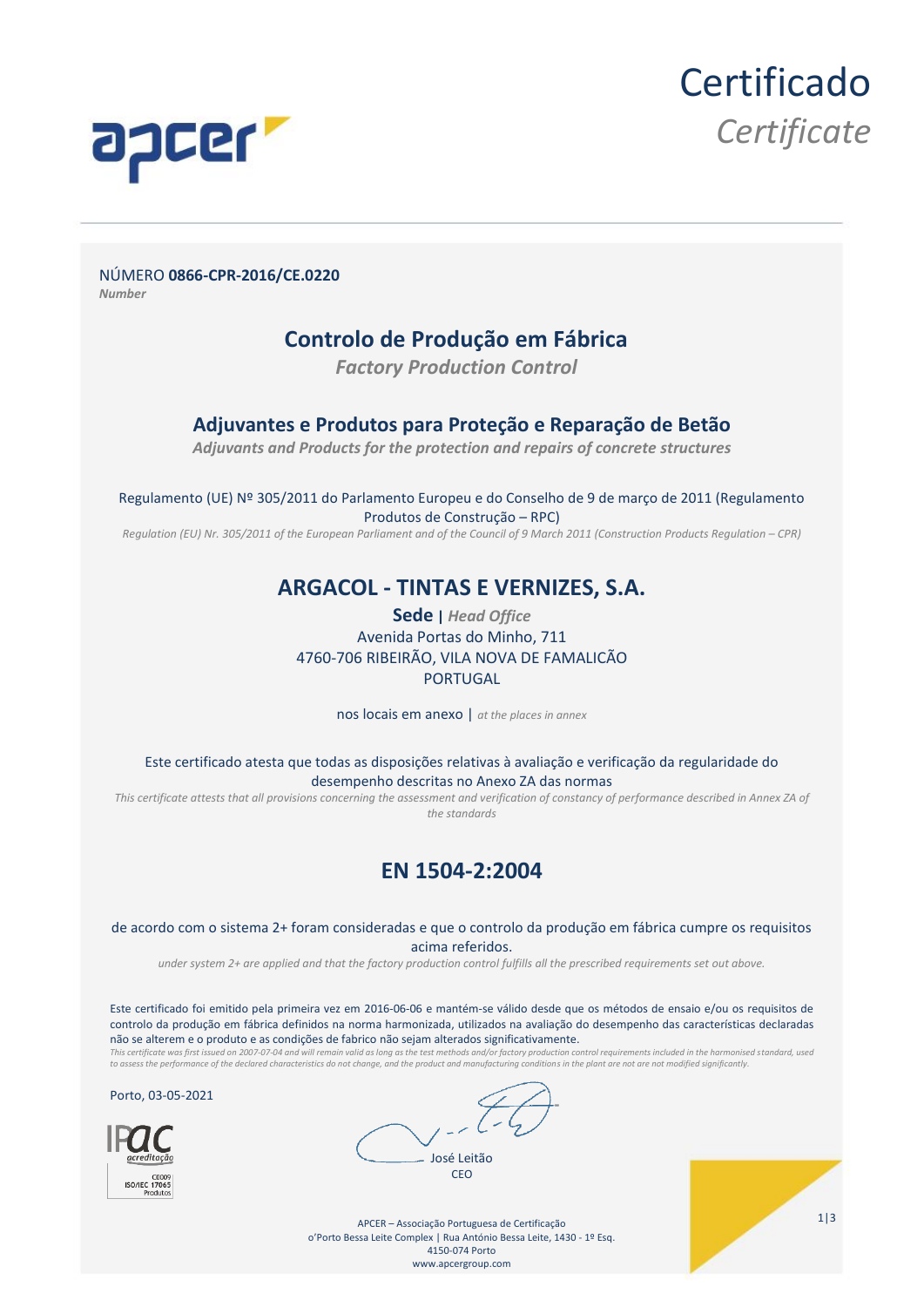

## Anexo ao Certificado

*Annex to Certificate*

NÚMERO **0866-CPR-2016/CE.0220**

*Number*

#### **Controlo de Produção na Fábrica**

*Factory Production Control*

#### **ARGACOL - TINTAS E VERNIZES, S.A.**

**LOCAIS DE PRODUÇÃO**

*Manufacturing places*

**V.N. FAMALICÃO** 

**Sede Centro de Produção** *Head Office Production Center* Avenida Portas do Minho, 711 4760-706 Ribeirão - PORTUGAL **Leiria**

**Centro de Produção** *Production Center* Rua dos Pinhais, 602 2425-770 ORTIGOSA - PORTUGAL

Porto, 03-05-2021



José Leitão CEO

APCER – Associação Portuguesa de Certificação o'Porto Bessa Leite Complex | Rua António Bessa Leite, 1430 - 1º Esq. 4150-074 Porto www.apcergroup.com